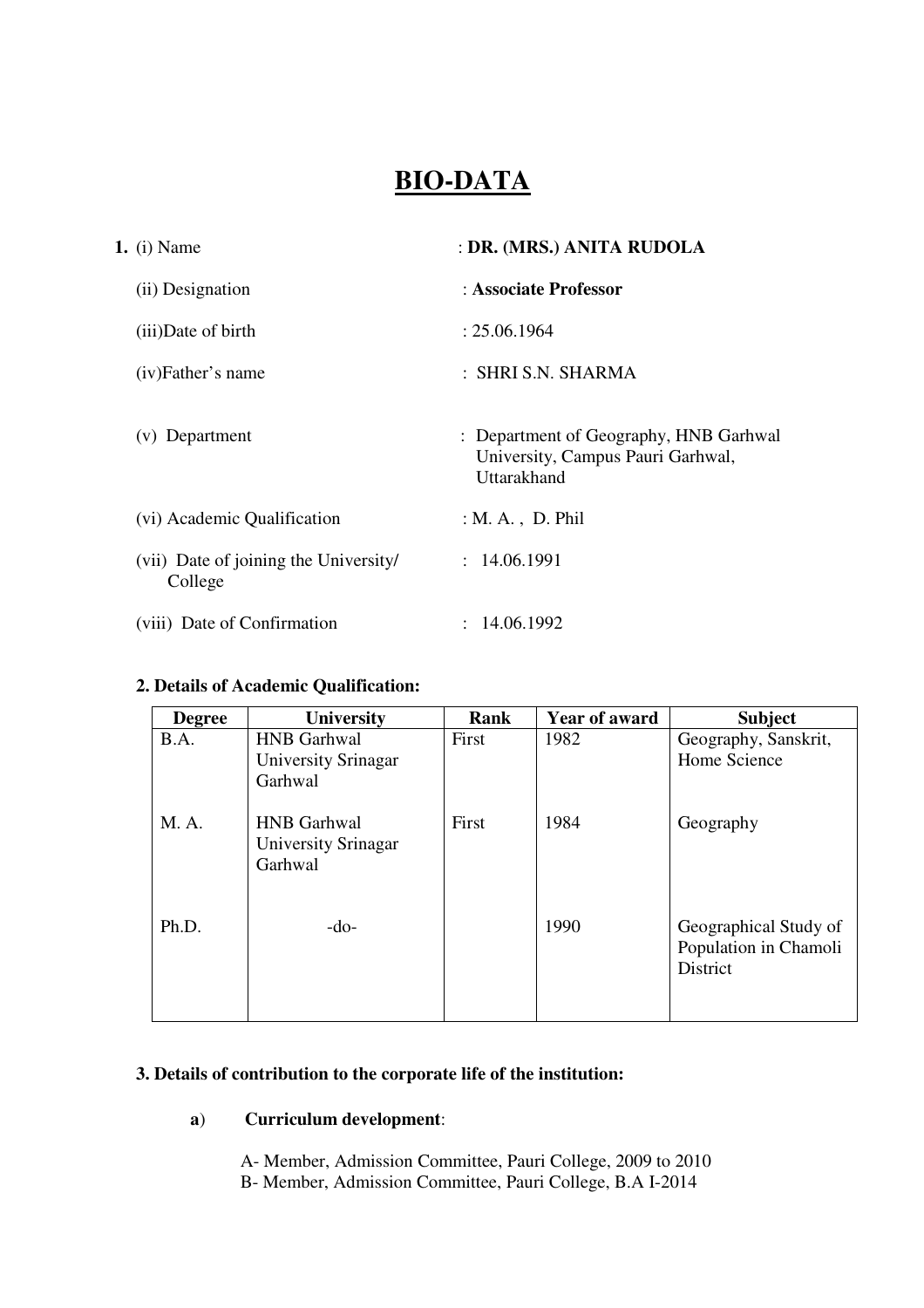#### **b) Cultural / Extra Curricular Activity**

A- Member, Editorial Board, College Magazine, 2013-14 of Campus College, Pauri. B**-**Contribution in cultural activities of Campus College, Pauri. C**-**Contribution in College Elections. D**-** Co-operation in functions of Sports and entertainment. E**-** Entrusted many a time, charge of the Head of the Geography Department.

**4**. (a) Permanent member of Prevention of Women's Harassment Cell. Pauri Garhwal, Uttarakhand. (b) Member, Women's Grievance Cell, Pauri Campus, 2010

## **5**. **Membership of journals**:

- (1) Life member of National Geographer
- (2) Life member of Deccan Geographer
- (3) Life member of Ruhelkhand Bhaugolik Patrika
- (4) Life member of Himalayan Journal of Social Sciences and Humanities

## **6. Details of Summer Institutes, refresher, orientation courses attended:**

## **3 Refresher Courses Attended:**

| 1.H.P. University, Shimla- | 09.07.2001 to 28.07.2001 |
|----------------------------|--------------------------|
|----------------------------|--------------------------|

2.J.M.I.U. New Delhi- 26.09.2001 to 17.10.2001

3.J.N.U., New Delhi- 24.02.2003 to 21.03. 2003

 **One** Orientation Programme Attended: J.M.I.U. New Delhi- 18.06.1996 to 13.07.1996

## **7**. **Administrative/ Other Professional Assignments / Experience**

#### **(a) Administrative Assignments:**

- A- Proctor- July, 2008 to June , 2009
- B- Proctor- July, 2009 to June , 2010
- C- N.S.S. Programmed Officer from 10-03- 2013 till date
- D- A.D.S.W. Pauri Campus from 14-08-2013 till date
- D- Inspired Teachers Network, BGR Campus, Pauri from 26-12-2013 till date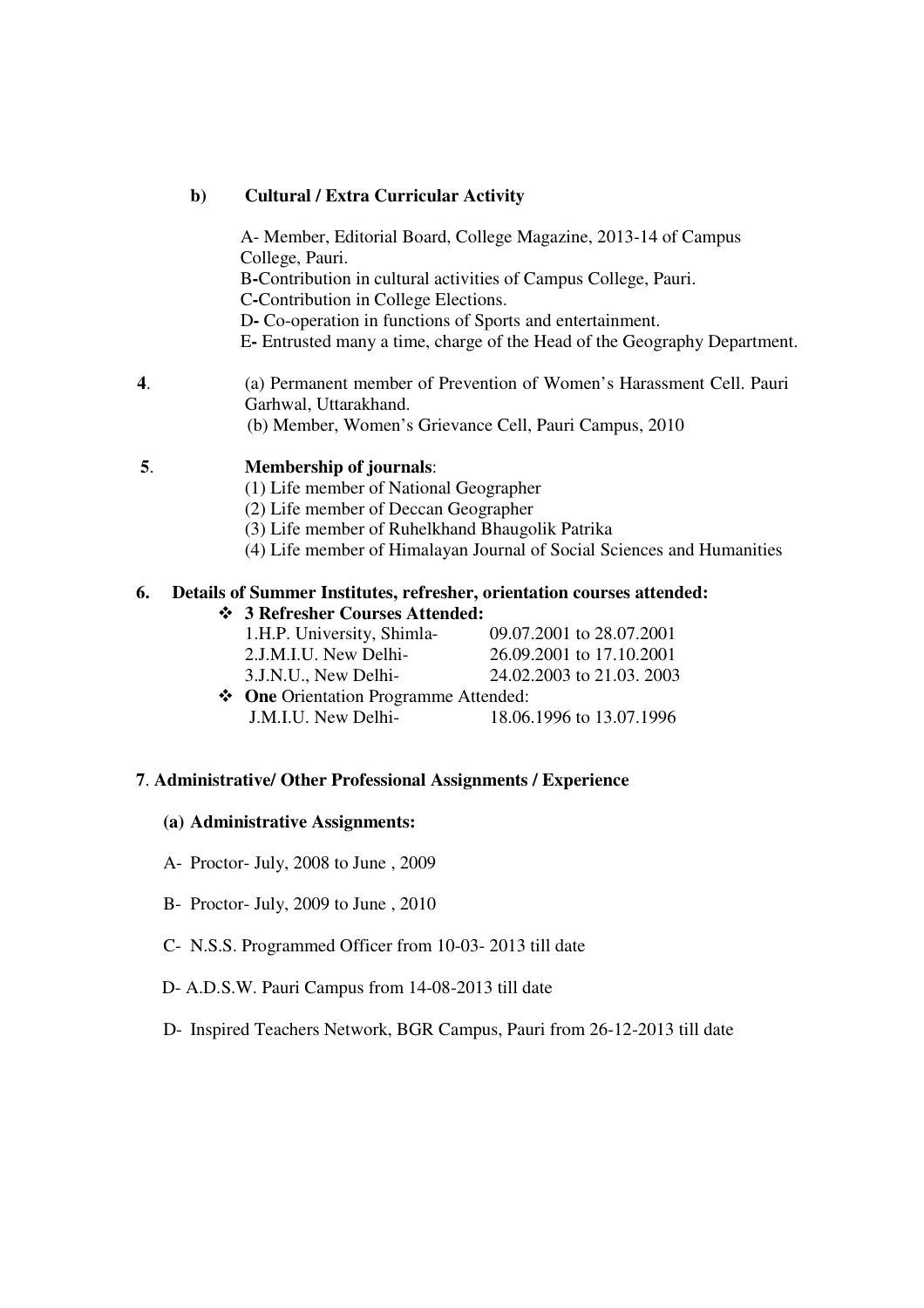## **8. List of Publications:**

## **a). Research Papers / Articles, published:**

- 1. रुडोला अनिता : गढवाल मे विवाह की आयु एवं प्रभावी कारक (ग्रामीण–नगरीय एवं जाति भिन्नता) : रुहेलखंड भौगोलिक शोध पत्रिका अंक 6, जुलाई 2009
- 2. Rudola Anita : Structure of Rural Population in Chamoli Disttrict, Uttarakhand ( National Geographer, Vol 44, No. 1+2, January- June, July- December, 2009, pp 61-71)
- $3.$   $\sigma$ डोला अनिता : उत्तराखण्ड में पारिस्थितिकी पर्यटन की संभावनाएं : International Referred Research General June 2010 Vol. I pp- 107-111
- 4.  $\sigma$ डोला अनिता : अल्मोड़ा जनपद के संसाधन आधार का मूल्यांकन (Himalayan Journal of Social Sciences and Humanities- December, 2014, pp 61-70)

## 5. रुड़ोला अनिता : mRrjk[k.M vkink 2013 ds Lo:lk ,oa izHkko dk HkkSxksfyd v/;;u

 :gsy[k.M HkkSxksfyd 'kks/k if=dk vad XVI, tqykbZ] 2014

6. Patterns of land use and agriculture in Garhwal region( Himalayan Journal of Social Sciences and Humanities, Vol VII, pp 19-37, December, 2014)

## **b). Paper Accepted for Publication (In Press) :**

- **1**.tuin mRrjdk'kh esa izkd`frd vkinkvksa dh izo`fRr] vko`fRr ,oa izHkkoksa dk HkkSxksfyd v/;;u ( Himalayan Journal of Social Sciences and Humanities- December, 2013)
- 2.tuin peksyh ds d.kZiz;kx uxj esa cktkj fodkl dk HkkSxksfyd v/;;u (Hkkjrh; lkekftd foKku 'kks/k if=dk &fnlEcj] 2014)
- 3. Geographical Study of Population characteristics of Village Bhaddu( Jammu & Kashmir)

## **9.Participation in conferences, seminars, workshops**

1. Annual Conferences HNB Garhwal University, Campus Pauri Garhwal (1.1.2010)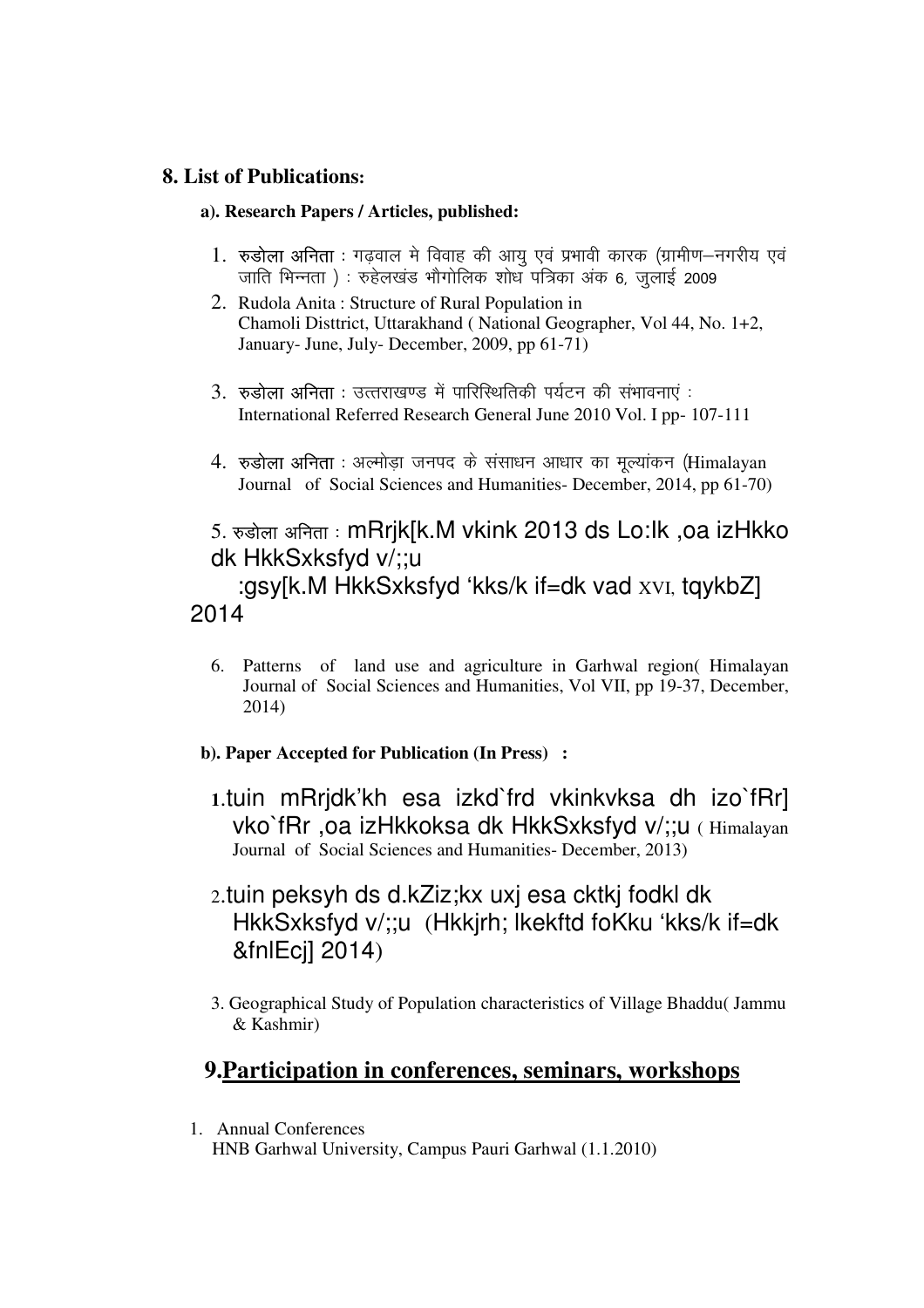## 2. 'kks/k i= izLrqr & jk" $V^{\underline{a}}$ h; laxks"Bh ] 27&28 ekpZ] 2014

- 3. Presentation of Paper in 36<sup>th</sup> Indian Geography Congress, Jaipur 17<sup>th</sup> to 19<sup>th</sup> Novemeber, 2014 (mRrjk[k.M vkink &twu] 2013 dk HkkSxksfyd v/;;u)
- 4. Presentation of papers in National Seminar organized by the Department of Geography, HNB Garhwal University, Srinagar, Garhwal on 28<sup>th</sup> to 29<sup>th</sup> November, 2014.
	- (a) Reasons of Disaster in Kedar Valley: Lessons Learnt
	- (b) Effects of development and tourism on ecology of Garhwal Himalaya
	- 5. mRrjk[kaM eqDr fo'ofo?kky;] gY}kuh¼ uSuhrky½ & Þ mPp f'k{kk vkSj eqDr fo'ofo|ky; dh laHkkouk ß esa izfrHkkxh
- **10**. Seminar organized : One
- **11**. Details of Research Guidance:

## **a) No. of Candidates Awarded D. Phil Degree**

1.Shri Surendra Pal singh : Dynamics of Population in Jind district, 2007 2.कुमारी अर्चना – (2010) पौड़ी जनपद में जनसंख्या उत्प्रवास एवं क्षेत्रीय विकास का भौगोलिक विवेचन ।

 $3.$ प्रमोद कमार – (2004) : 'ग्रामीण गढवाल में सामाजिक आर्थिक कारकों का स्वास्थ्य दषाओं पर प्रभाव'।

( Co-Guide-Dr. K.C.Purohit, Professor, Deptt.of Geography, HNB Garhwal University Campus Pauri Garhwal

 4.Shri Harendra Singh : Dimensions of Growth of Rudraprayag Town- A Study in Urban Geography , 2005 ( Co-Guide-Dr. K.C.Purohit, Professor, Deptt.of Geography, HNB Garhwal University Campus Pauri Garhwal )

#### **b) Candidates Registered for D. Phil Degree:**

1. कुमारी रेखा नौटियाल (2008), 'गढवाल जनपद में जनसंख्या गतिकी का भौगोलिक  $3E$ ययन $'$ 

2. श्री सतीश चन्द्र (2013), "चमोली जनपद में प्रवास का प्रारूप"